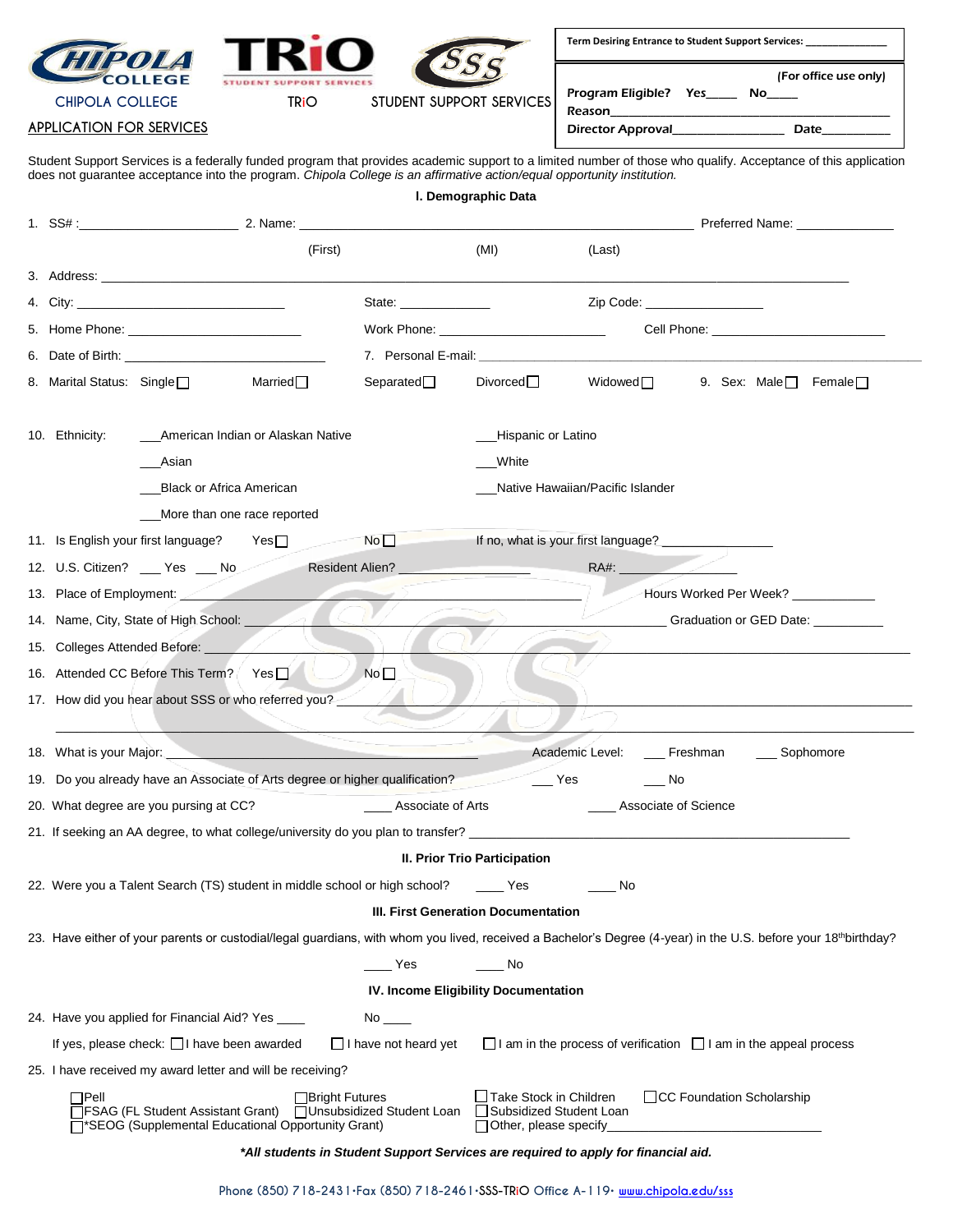| FGF                                                                                                                                                                                                                                                                                                                                                                                                                                                                                                                                                                                                                                               |                                               |                        |     |  |
|---------------------------------------------------------------------------------------------------------------------------------------------------------------------------------------------------------------------------------------------------------------------------------------------------------------------------------------------------------------------------------------------------------------------------------------------------------------------------------------------------------------------------------------------------------------------------------------------------------------------------------------------------|-----------------------------------------------|------------------------|-----|--|
| <b>CHIPOLA COLLEGE</b><br><b>TRIO</b>                                                                                                                                                                                                                                                                                                                                                                                                                                                                                                                                                                                                             | STUDENT SUPPORT SERVICES                      |                        |     |  |
| <b>APPLICATION FOR SERVICES</b>                                                                                                                                                                                                                                                                                                                                                                                                                                                                                                                                                                                                                   |                                               |                        |     |  |
|                                                                                                                                                                                                                                                                                                                                                                                                                                                                                                                                                                                                                                                   | IV. Income Eligibility Documentation, cont'd. |                        |     |  |
|                                                                                                                                                                                                                                                                                                                                                                                                                                                                                                                                                                                                                                                   |                                               |                        |     |  |
| 26. Are you: __ a dependent or<br>__ independent?                                                                                                                                                                                                                                                                                                                                                                                                                                                                                                                                                                                                 |                                               |                        |     |  |
| My annual family TAXABLE income for last year was:                                                                                                                                                                                                                                                                                                                                                                                                                                                                                                                                                                                                | # in family/household                         |                        |     |  |
| <b>Student Signature</b>                                                                                                                                                                                                                                                                                                                                                                                                                                                                                                                                                                                                                          | Date                                          |                        |     |  |
| My annual family TAXABLE income for last year was:                                                                                                                                                                                                                                                                                                                                                                                                                                                                                                                                                                                                | # in family/household ___________             |                        |     |  |
| Parent/guardian signature (required for dependent students)                                                                                                                                                                                                                                                                                                                                                                                                                                                                                                                                                                                       |                                               | Date                   |     |  |
|                                                                                                                                                                                                                                                                                                                                                                                                                                                                                                                                                                                                                                                   | V. Physical/Learning Disability Documentation |                        |     |  |
| 27. Do you have a physical or learning disability which requires special accommodations for you to succeed academically, and about which you would like to<br>voluntarily give information for purposes of coordinating our services with the Disability Support Services office if appropriate? ___ Yes ___ No<br>If answered Yes<br>1.) What is your disability?<br>2.) Have you signed up with the Disabilities Office in Bldg. A, Room 104<br>(*A copy of any document that states the type/extent of your disability must be attached to this application or on file in the Disabilities Office if you desire any<br>form of accommodation.) |                                               | Yes $\Box$             | No? |  |
|                                                                                                                                                                                                                                                                                                                                                                                                                                                                                                                                                                                                                                                   | <b>VI. Needs Assessment</b>                   |                        |     |  |
| 28. Check the services you need:<br>Academic Advisement                                                                                                                                                                                                                                                                                                                                                                                                                                                                                                                                                                                           | <b>Career Counseling</b>                      | College Success Skills |     |  |
| Tutoring                                                                                                                                                                                                                                                                                                                                                                                                                                                                                                                                                                                                                                          | Transfer Counseling                           | <b>Mentoring</b>       |     |  |
| <b>Financial Aid Information</b>                                                                                                                                                                                                                                                                                                                                                                                                                                                                                                                                                                                                                  | Personal Counseling                           |                        |     |  |
|                                                                                                                                                                                                                                                                                                                                                                                                                                                                                                                                                                                                                                                   | <b>VII. Motivational Assessment</b>           |                        |     |  |
| 29. Why do you wish to be a participant in SSS?                                                                                                                                                                                                                                                                                                                                                                                                                                                                                                                                                                                                   |                                               |                        |     |  |
|                                                                                                                                                                                                                                                                                                                                                                                                                                                                                                                                                                                                                                                   |                                               |                        |     |  |
| 30. Describe your short term goals:                                                                                                                                                                                                                                                                                                                                                                                                                                                                                                                                                                                                               |                                               |                        |     |  |
|                                                                                                                                                                                                                                                                                                                                                                                                                                                                                                                                                                                                                                                   |                                               |                        |     |  |
| 31. Describe your long term goals:                                                                                                                                                                                                                                                                                                                                                                                                                                                                                                                                                                                                                |                                               |                        |     |  |
|                                                                                                                                                                                                                                                                                                                                                                                                                                                                                                                                                                                                                                                   |                                               |                        |     |  |
|                                                                                                                                                                                                                                                                                                                                                                                                                                                                                                                                                                                                                                                   | <b>VIII. Student Release</b>                  |                        |     |  |

32. **Confidentiality Statement**: All information provided is kept confidential and is shared among the SSS staff and other college officials only on a need-to know basis. The following limits to confidentiality apply: when child/elder abuse is disclosed, when a threat to self or others is disclosed, or when records are legally subpoenaed.

**Affidavit/Release of Information**: I certify that the information I have provided on this application is, to the best of my knowledge, complete and accurate. I hereby authorize the SSS program to obtain academic and financial aid records that will help in assessing my academic and career planning needs. I understand, in order to confirm or facilitate transfer and graduation, my information may be shared with other postsecondary institutions. I also authorize the SSS program to print my name and photograph, as appropriate in articles in the SSS newsletter and promotional materials.

Signature of Student Date Date Date

 $\_$  ,  $\_$  ,  $\_$  ,  $\_$  ,  $\_$  ,  $\_$  ,  $\_$  ,  $\_$  ,  $\_$  ,  $\_$  ,  $\_$  ,  $\_$  ,  $\_$  ,  $\_$  ,  $\_$  ,  $\_$  ,  $\_$  ,  $\_$  ,  $\_$  ,  $\_$